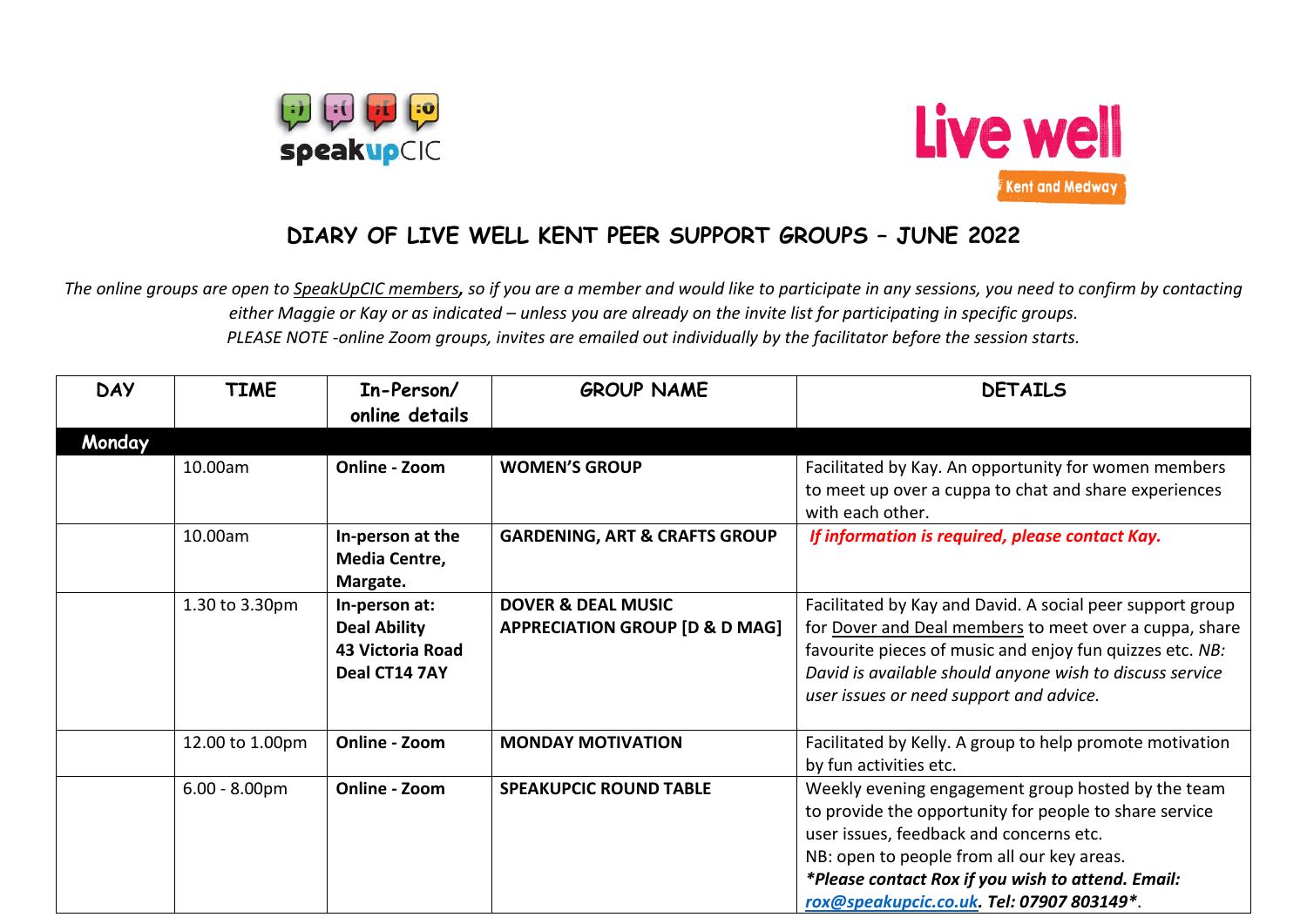| Tuesday             |                  |                                  |                                         |                                                            |
|---------------------|------------------|----------------------------------|-----------------------------------------|------------------------------------------------------------|
| tba                 | tbc              | On-line - Zoom                   | <b>NEW MEMBERS WELCOME GROUP</b>        | Facilitated by the team - for new members to learn         |
|                     |                  |                                  |                                         | about SpeakUpCIC and our services and groups etc.          |
|                     | 12.00 to 1.30pm  | Online - Zoom                    | <b>THANET PERDI 1 (Personality</b>      | Facilitated by Kay. Weekly online Personality Disorder     |
|                     |                  |                                  | <b>Disorder Peer Support Group)</b>     | Peer Support Group for PERDI members. [Closed]             |
|                     | 3.30 to 5.00pm   | Online - Zoom                    | <b>THANET PERDI3</b>                    | Facilitated by Kay. *Limited Space available - please      |
|                     |                  |                                  |                                         | contact Kay for further information*                       |
|                     | 4.00 to 5.30pm   | Online - Zoom                    | <b>THANET PERDI 2</b>                   | Facilitated by Sara. Online Personality Disorder Peer      |
|                     |                  |                                  |                                         | Support Group for PERDI members. [Closed].                 |
| Wednesday           |                  |                                  |                                         |                                                            |
|                     | 10.00 to 11.00am | Online - Zoom                    | <b>TALKING &amp; SHARING</b>            | Led by Carolyn. Talking and sharing and making it up as    |
|                     |                  |                                  |                                         | we go! A fun and interactive session.                      |
|                     | 10.00am          |                                  | <b>GARDENING, ART &amp; CRAFT GROUP</b> | If information is required, please contact Kay.            |
|                     | 11.00 to 12.30pm | Online - Zoom                    | <b>THANET PERDI 4</b>                   | Facilitated by Sara. Online Personality Disorder Peer      |
|                     |                  |                                  |                                         | Support Group for PERDI members. [Closed].                 |
|                     | 2.00pm           | Online                           | <b>COMPUTER CLUB</b>                    | Facilitated by David. Support with IT which can be one-    |
|                     |                  |                                  |                                         | to-one as needed.                                          |
| Thursday            |                  |                                  |                                         |                                                            |
| Not 2 <sup>nd</sup> | 10.00 to 11.00am | Online - Zoom                    | <b>RELAXATION AND MEDITATION</b>        | Facilitated by Sara. Exercises to help promote relaxation. |
|                     |                  |                                  |                                         | *Anyone interested needs to register their interest with   |
|                     |                  |                                  |                                         | Maggie or Kay*                                             |
| Not 2nd             | 12 noon          | Online - Zoom                    | <b>SERVICE USER FORUM</b>               | Facilitated by David. A Forum to capture and discuss       |
|                     |                  |                                  |                                         | service user issues relating to MH service provision and   |
|                     |                  |                                  |                                         | support. *Please contact David if you wish to attend.      |
|                     |                  |                                  |                                         | Email: david@speakupcic.co.uk.*                            |
| Not 2nd             | 1.30 to 3.30pm   | In-person at:                    | <b>THANET MUSIC APPRECIATION</b>        | Facilitated by Kay. A social peer support group for Thanet |
|                     |                  | <b>Unity House</b>               | <b>GROUP (THANET MAG)</b>               | members to meet over a cuppa and enjoy sharing             |
|                     |                  | Percy Road (off                  |                                         | favourite pieces of music. Please feel free to bring along |
|                     |                  | Edgar Road)<br>Cliftonville      |                                         | your CDs.                                                  |
|                     |                  |                                  |                                         |                                                            |
| Not 2nd             | 4.30pm           | Margate CT9 2DR<br>Online - Zoom | D&D PERDI - for Dover & Deal            | Facilitated by Kay. Group for non-Thanet members living    |
|                     |                  |                                  | members.                                | with a PD diagnosis. [Closed].                             |
|                     |                  |                                  |                                         | NB: Anyone wishing for further information please          |
|                     |                  |                                  |                                         | contact Kay                                                |